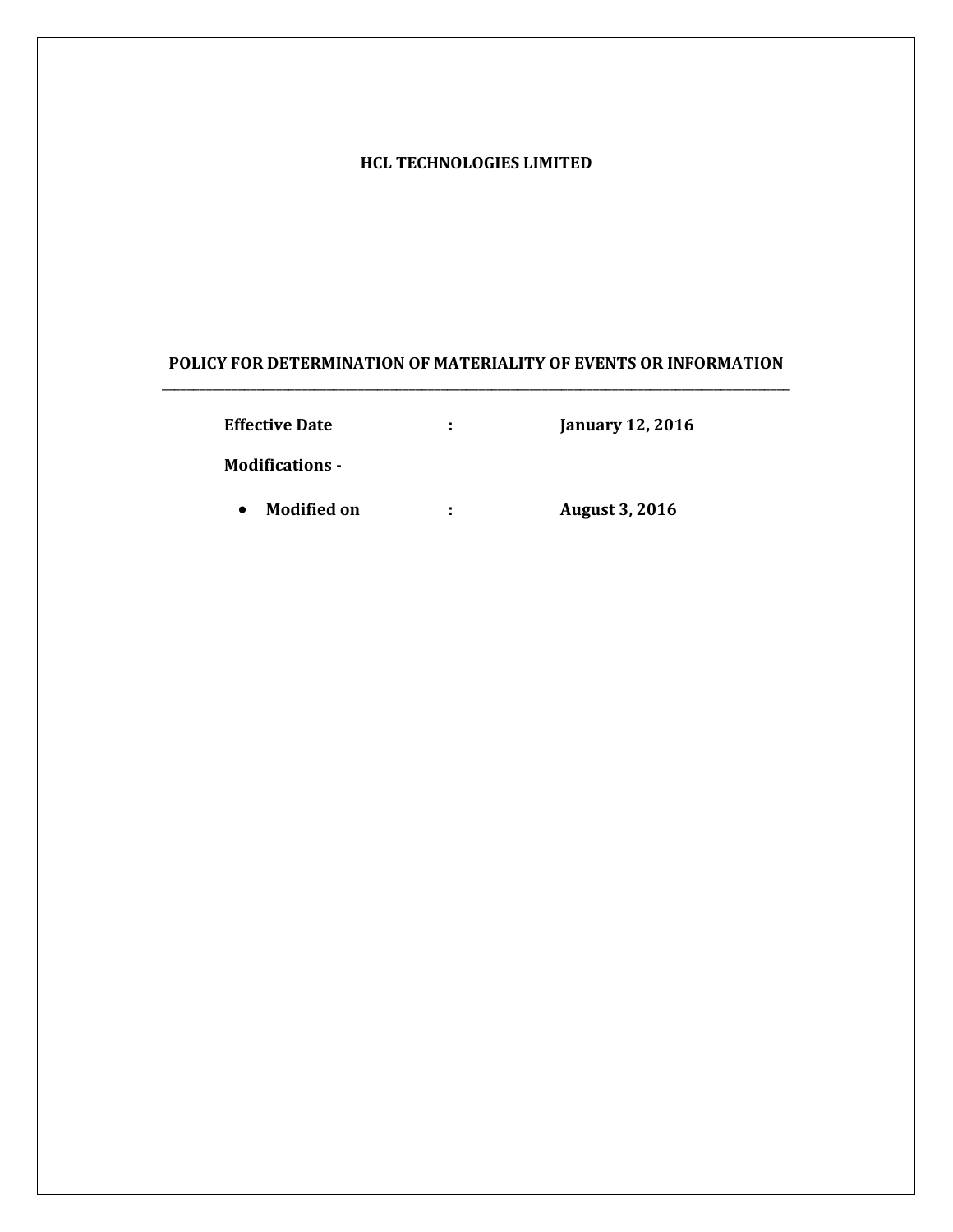# **POLICY FOR DETERMINATION OF MATERIALITY OF EVENT / INFORMATION**

### **1. Preface**

The Board of Directors (the "Board") of HCL Technologies Limited (the "Company") has adopted the `Policy for Determination of Materiality of Event/ Information**'** of the Company with regard to determination of materiality of events or information. The Securities and Exchange Board of India (Listing Obligations and Disclosure Requirements) Regulations, 2015 (Listing Regulations) mandate listed entities to formulate a `Policy for Determination of Materiality of Event/ Information' ("the Policy") that warrant disclosure to investor. It is in this context that the Policy is being framed and implemented.

### **2. Objective**

The event / information covered by this Policy shall include "information related to the Company's business, operations or performance which has a significant impact on securities investment decisions" (hereinafter referred to as "material event / information") that the Company is required to disclose in a timely and appropriate manner by applying the guidelines for assessing materiality.

The events/ information specified in Para A of Part A of Schedule III of the Listing Regulations are deemed to be material events and the Company shall make disclosure of such events. The list specifying such events is provided in **Annexure I** of this Policy. Further, the events/ information specified in Para B of Part A of Schedule III of the Listing Regulations, based on the extent of applicability of such events on the Company, shall be considered as material based on the below given thresholds. The list specifying such events is provided in **Annexure II** of this Policy.

# **3. Guidelines for Assessing Materiality**

### **A. Qualitative criteria**

To determine whether an event or information is material, the following qualitative criteria shall be used:

- a) The omission of an event or information which is likely to result in a discontinuity or alteration of an event or information which is already available publicly; or
- b) The omission of an event or information which is likely to result in significant market reaction if the said omission came to light at a later date.

### **B. Quantitative criteria**

To determine whether an event or information is material, the following quantitative criteria shall be used:

(a) The events or information as stated in Annexure II of this Policy, other than those stated in (b) and (c) below, shall be considered as material if the value involved or the impact exceeds 10% of the gross turnover or 15% of the net worth (lower threshold shall be taken as a trigger) of the Company.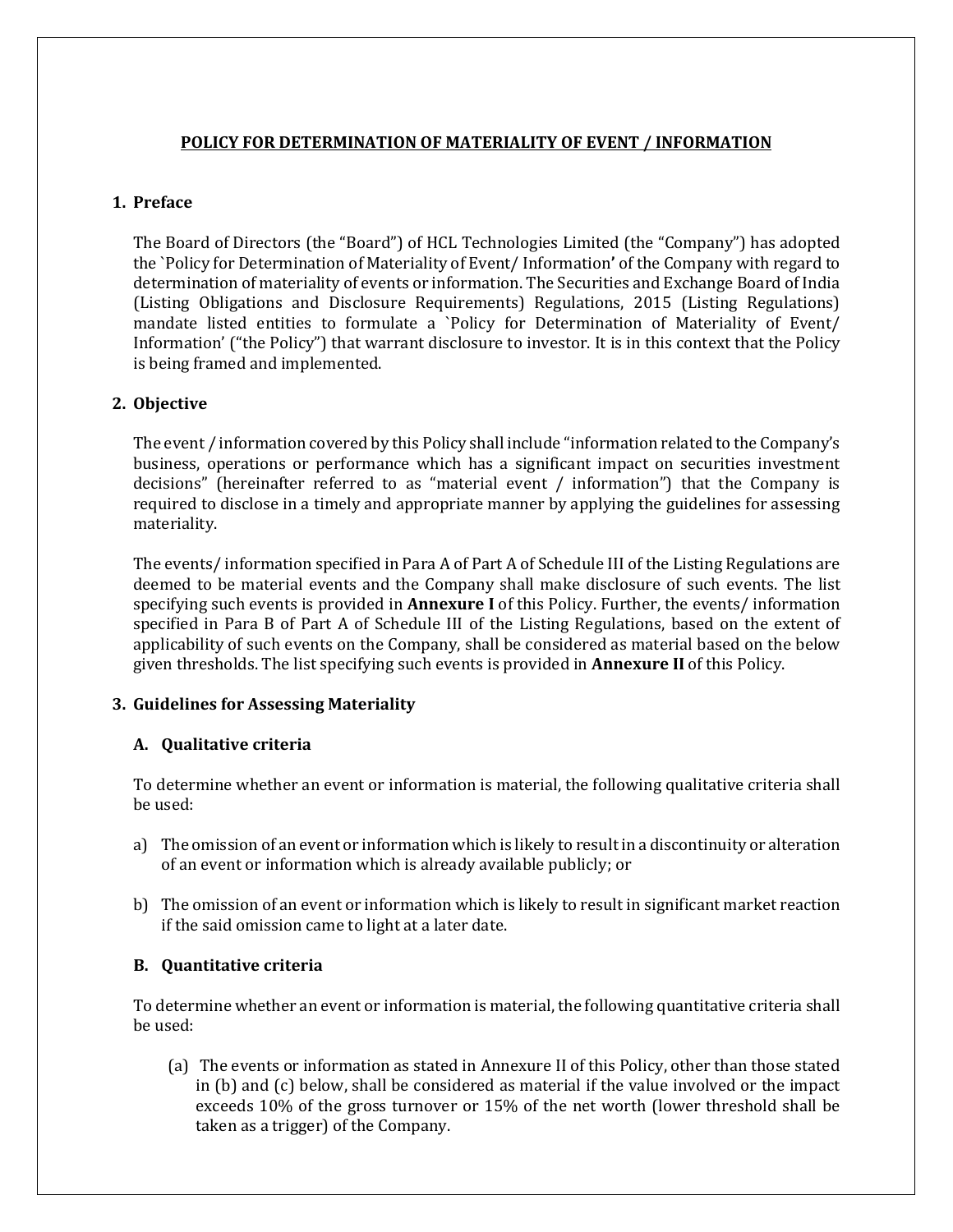(b) The event or information pertaining to loan agreements (as a borrower) or any other agreements which are binding and not in normal course of business (including any revisions or amendments or terminations thereof) shall be considered as material if the value involved or the impact exceeds 20% of the net worth of the Company.

The thresholds in (a) and (b) above shall be determined on the basis of audited consolidated financial statements of the Company's last audited financial year.

The quantitative criteria shall be used as a yardstick or reference for determining materiality and arriving at the overall decision on the event to be reported.

The transactions between the Company and its subsidiaries shall not be deemed to be material.

(c) The information on any customer contracts or any deal wins or contracts involving any business strategy or otherwise, shall be disclosed at the discretion of the Chief Executive Officer (CEO) and/or the Chief Financial Officer (CFO), as and when they deem fit.

## **4. Authority for determining materiality and dissemination of the Information hereunder**

The following Key Managerial Personnel(s) are authorised to determine whether an event or information is material and for the purpose of making appropriate disclosure on a timely basis to Stock Exchange(s).

- a) **Determination of Materiality of Event**: The Chief Executive Officer (CEO) and the Chief Financial Officer (CFO) are severally authorized to determine materiality of an event/information under this Policy.
- b) **Making disclosures to stock exchange(s**)**:** The Company Secretary of the Company is authorized to disseminate information and disclosure of Material Events/Information to the Stock Exchange(s).

### **5. Amendment(s)**

Any change(s) in the Policy shall be approved by the Board of Directors of the Company. The Board of Directors shall have the right to withdraw and / or amend any part of this Policy or the entire Policy, at any time, as it deems fit, or from time to time, and the decision of the Board in this respect shall be final and binding.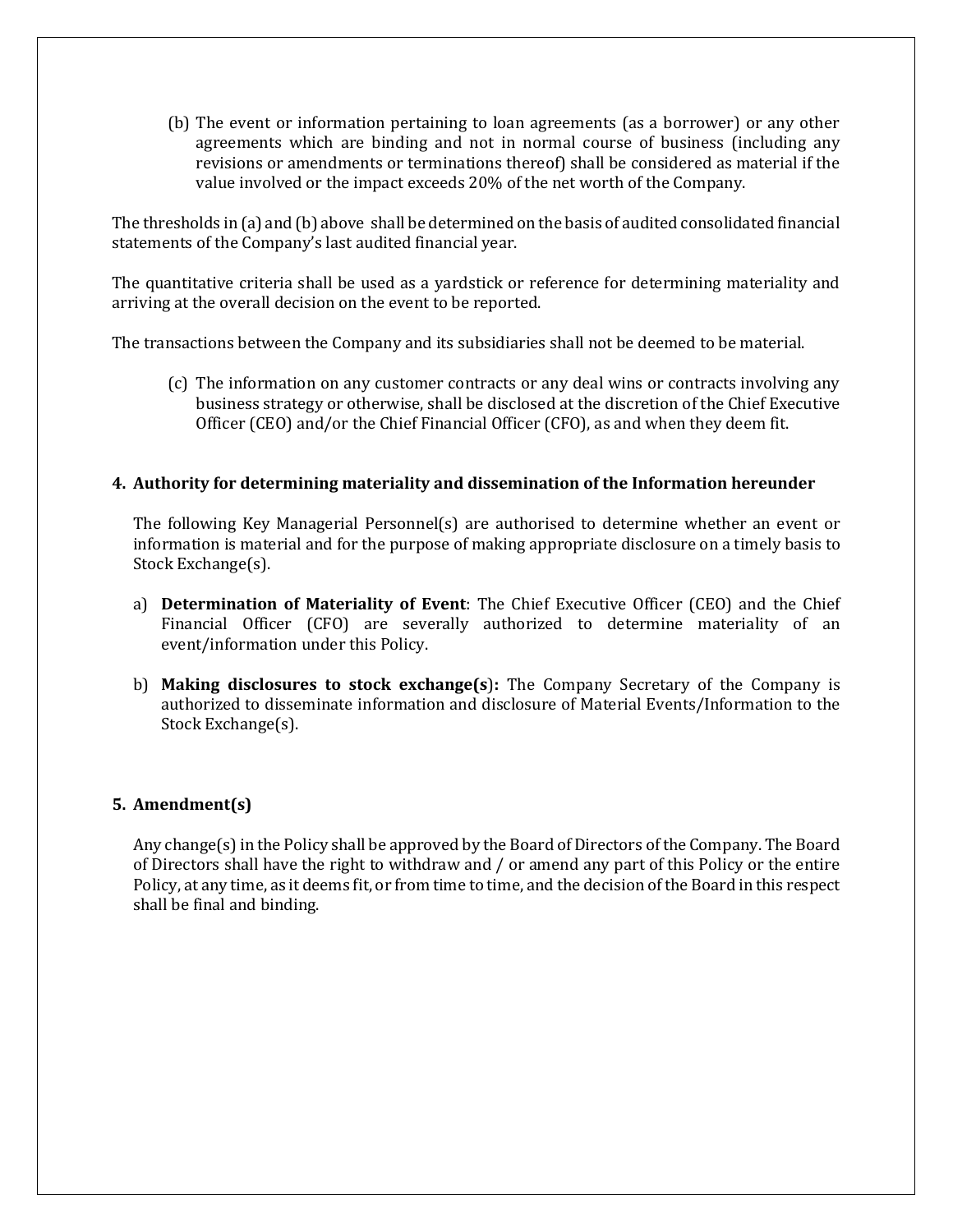### **Annexure I**

#### **DISCLOSURES OF EVENTS OR INFORMATION WHICH ARE DEEMED TO BE MATERIAL**

1. Acquisition(s) (including agreement to acquire), Scheme of Arrangement (amalgamation/ merger/ demerger/restructuring), or sale or disposal of any unit(s), division(s) or subsidiary of the listed entity or any other restructuring.

Explanation: For the purpose of this sub-para, the word 'acquisition' shall mean,-

- i. acquiring control, whether directly or indirectly; or,
- ii. acquiring or agreeing to acquire shares or voting rights in, a company, whether directly or indirectly, such that –
	- a) the listed entity holds shares or voting rights aggregating to five per cent or more of the shares or voting rights in the said company, or;
	- b) there has been a change in holding from the last disclosure made under sub-clause a) of clause (ii) of the Explanation to this sub-para and such change exceeds two per cent of the total shareholding or voting rights in the said company.
- 2. Issuance or forfeiture of securities, split or consolidation of shares, buyback of securities, any restriction on transferability of securities or alteration in terms or structure of existing securities including forfeiture, reissue of forfeited securities, alteration of calls, redemption of securities etc.
- 3. Revision in Rating(s).
- 4. Outcome of Meetings of the board of directors: The listed entity shall disclose to the Exchange(s), within 30 minutes of the closure of the meeting, held to consider the following:
	- a. dividends and/or cash bonuses recommended or declared or the decision to pass any dividend and the date on which dividend shall be paid/dispatched;
	- b. any cancellation of dividend with reasons thereof;
	- c. the decision on buyback of securities;
	- d. the decision with respect to fund raising proposed to be undertaken
	- e. increase in capital by issue of bonus shares through capitalization including the date on which such bonus shares shall be credited/dispatched;
	- f. reissue of forfeited shares or securities, or the issue of shares or securities held in reserve for future issue or the creation in any form or manner of new shares or securities or any other rights, privileges or benefits to subscribe to;
	- g. short particulars of any other alterations of capital, including calls;
	- h. financial results;
	- i. decision on voluntary delisting by the listed entity from stock exchange(s).
- 5. Agreements (viz. shareholder agreement(s), joint venture agreement(s), family settlement agreement(s) (to the extent that it impacts management and control of the listed entity), agreement(s)/treaty(ies)/contract(s) with media companies) which are binding and not in normal course of business, revision(s) or amendment(s) and termination(s) thereof.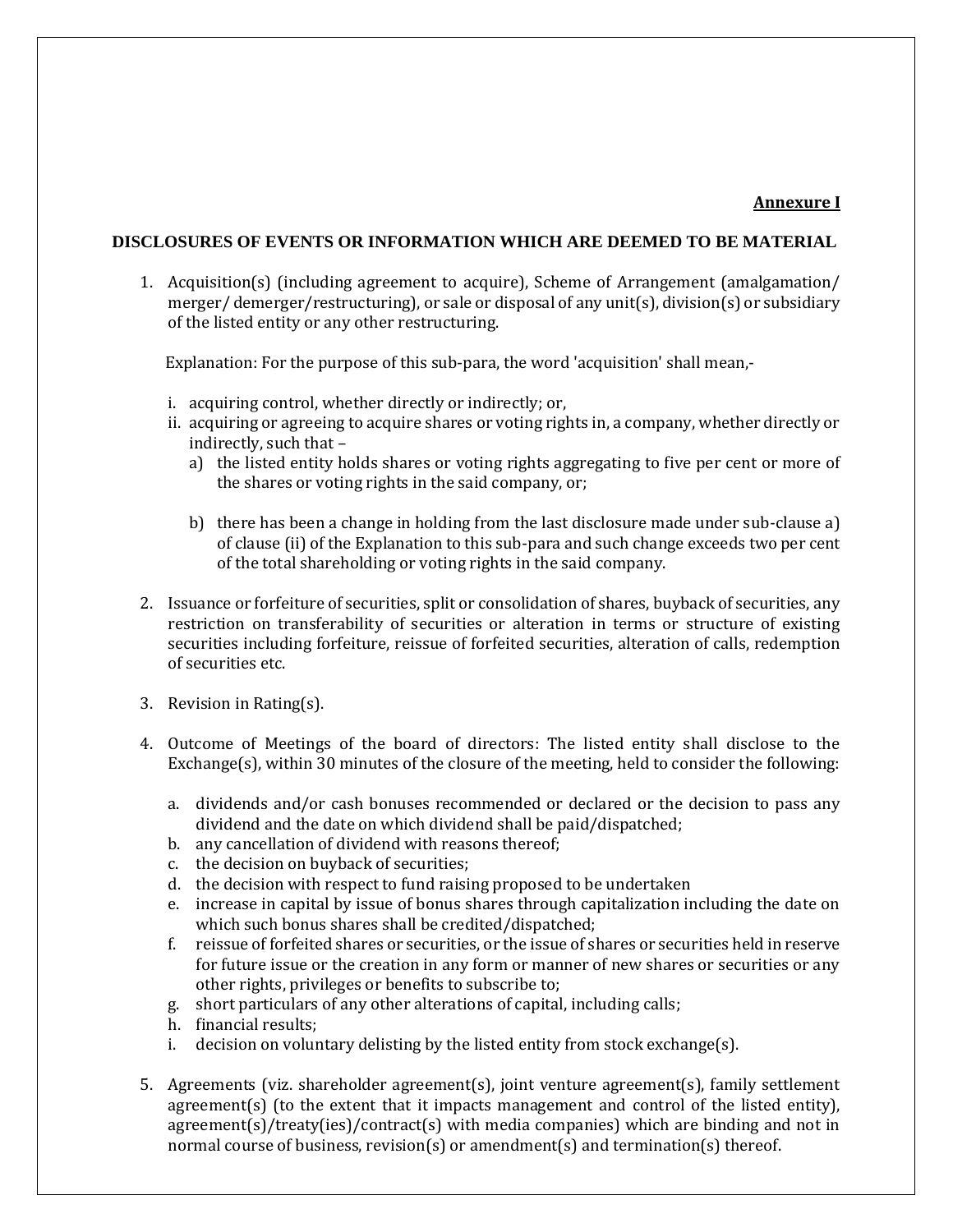- 6. Fraud/defaults by promoter or key managerial personnel or by listed entity or arrest of key managerial personnel or promoter.
- 7. Change in directors, key managerial personnel (Managing Director, Chief Executive Officer, Chief Financial Officer , Company Secretary etc.), Auditor and Compliance Officer.
- 8. Appointment or discontinuation of share transfer agent.
- 9. Corporate debt restructuring.
- 10. One time settlement with a bank.
- 11. Reference to BIFR and winding-up petition filed by any party / creditors.
- 12. Issuance of Notices, call letters, resolutions and circulars sent to shareholders, debenture holders or creditors or any class of them or advertised in the media by the listed entity.
- 13. Proceedings of Annual and extraordinary general meetings of the listed entity.
- 14. Amendments to memorandum and articles of association of listed entity, in brief.
- 15. Schedule of Analyst or institutional investor meet and presentations on financial results made by the listed entity to analysts or institutional investors;